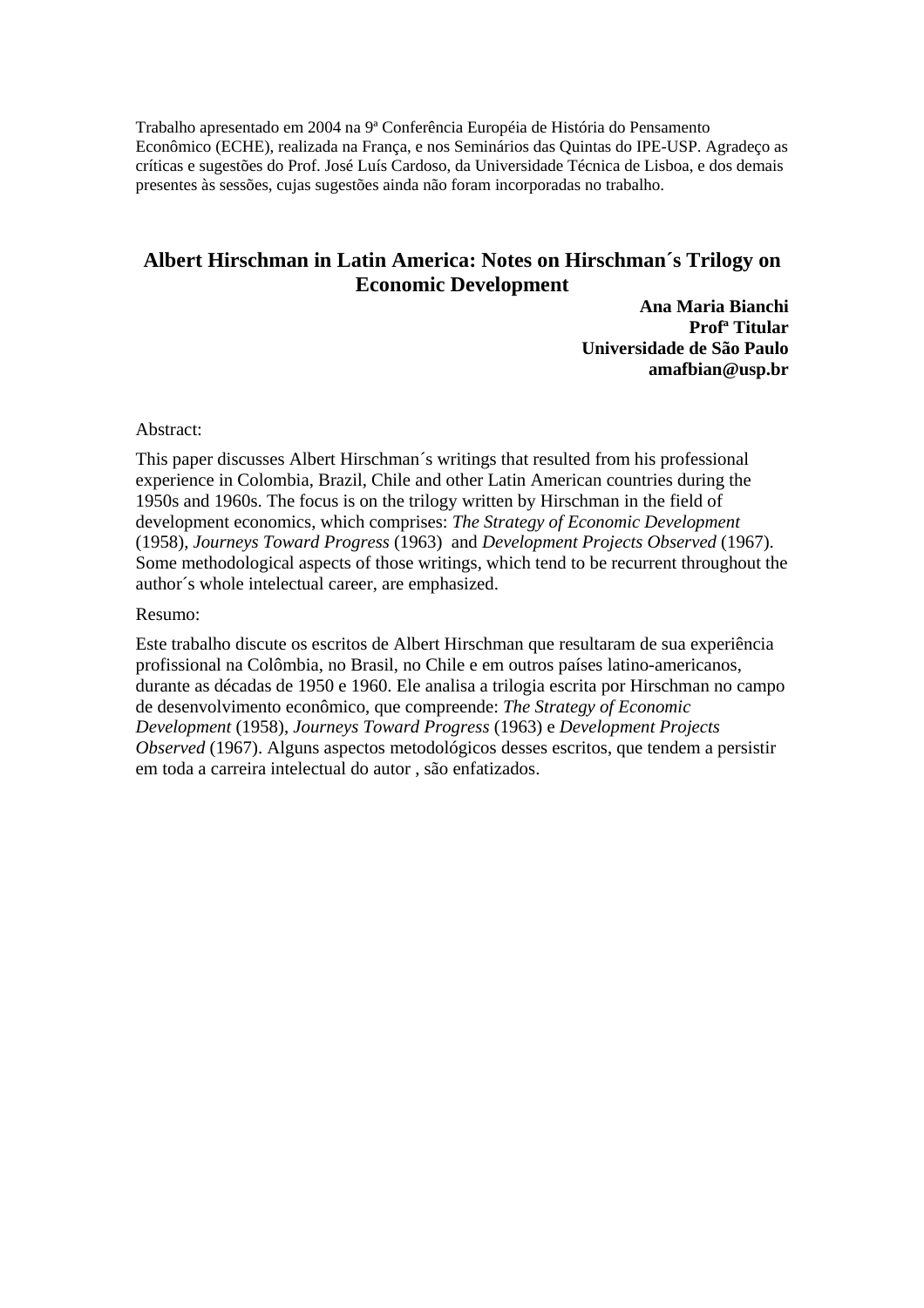## **Albert Hirschman in Latin America: Notes on Hirschman´s Trilogy on Economic Development**

"Attempts to confine me to a specific area make me unhappy. When it seems that an idea can be verified in another field, then I am happy to venture in this direction."

(Albert Hirschman, *Crossing Boundaries*, 1998)

Have political commitments shaped the theoretical work of individual thinkers? Was there any influence in the opposite direction?

In the case of Albert Hirschman [1915- ], the questions posed by the organizing committe of the  $9<sup>th</sup>$  Annual European Conference on the History of Economics can be answered with a double "yes": yes, Hirschman´s political commitments shaped his theoretical work; and yes, his theoretical framework heavily influenced Latin American politicians in their preachments and practices.

This paper will focus Hirschman´s writings that resulted from his professional experience in Colombia, Brazil, Chile and other Latin American countries. More specifically, the subject matter of this paper will be the trilogy where Hirschman writes about development economics, which comprises: *The Strategy of Economic Development*  (1958, hereafter *The Strategy*), *Journeys Toward Progress* (1963/1968, hereafter *Journeys*) and *Development Projects Observed* (1967, hereafter *Development Projects*). Other texts on the same topic published by the author will also be mentioned.

One interesting thing of writing about Hirschman is the fact that he goes back again and again to the same subjects, restating his propositions, looking them from a different angle and reintroducing his arguments in a modified manner. In a sense, it looks as if he has been writing a single book during all his life. Even after he moved away from development economics, he went back to concepts built up in his earlier writings in pieces such as *Exit, Voice and Loyalty* (1970, hereafter *Exit*), *A Bias for Hope* (1971, hereafter *Bias for Hope*), *Essays in Trespassing* (1981, hereafter *Essays*), "A Dissenter´s Confession: Revisiting the Strategy of Economic Development" (1984, hereafter *Dissenter´s Confession*), *Rival Views of Market Society and Other Recent Essays* (1986, hereafter *Rival Views*), *Crossing Boundaries* (1998, hereafter *Crossing Boundaries*) and *A Propensity to Self-Subversion* (1995, hereafter *Propensity*).

The fact that Hirschman goes back to the same topics defies the historian of ideas to distinguish what he wrote in an earlier phase of his career from what he later says about what he wrote. This challenge will not be met in this paper, due to its preliminary character. Rather, I will focus on the basic content of each book constituting the trilogy, to which the next three sections will be devoted. In the concluding section I will discuss a few methodological features of Hirschman´s contribution to development economics.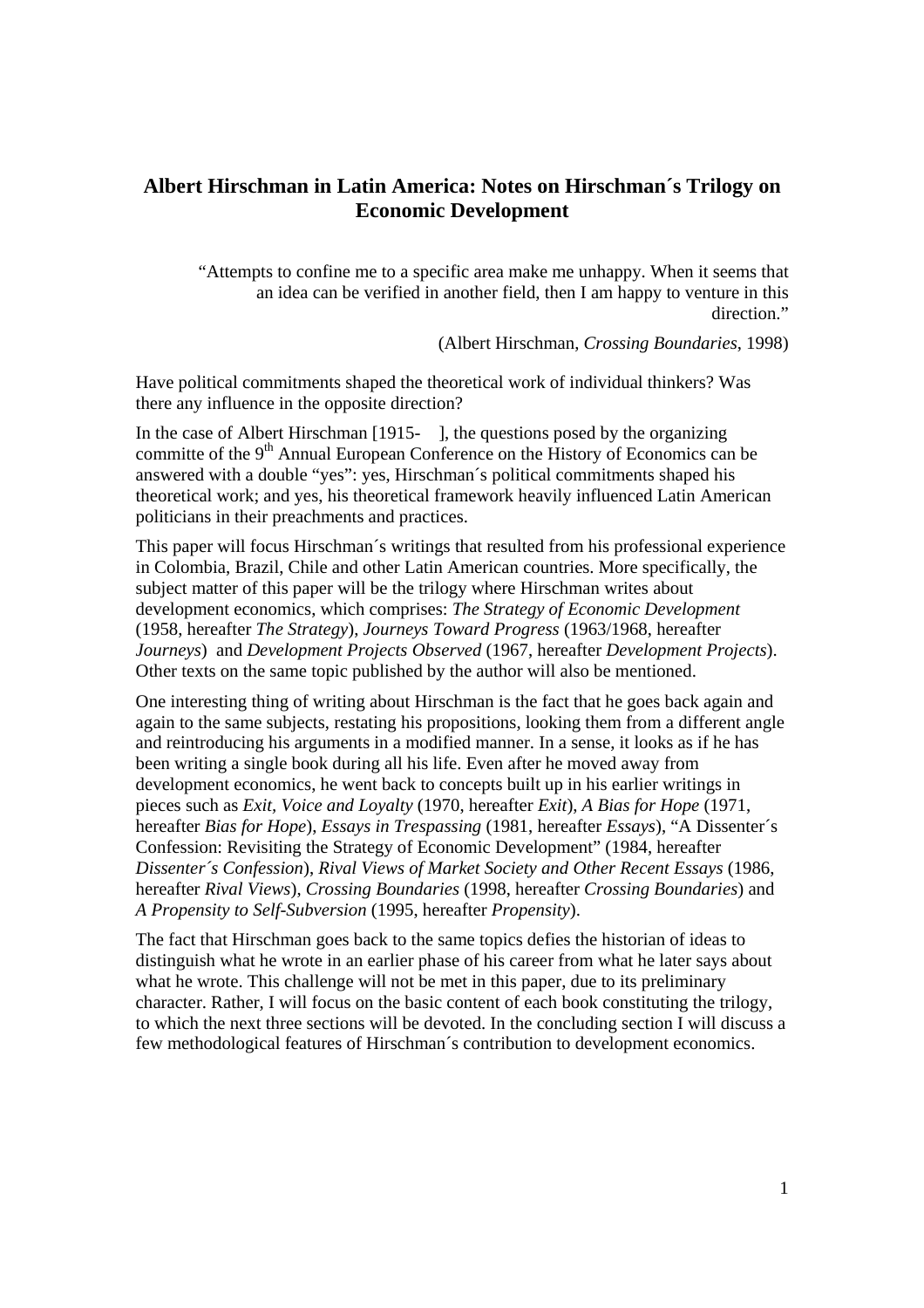### **1.** *The Strategy*

When Hirschman first arrived in Latin America, in 1952, Colombia was a very poor country, with a population of 12,6 million people. Life expectancy at birth was 50,6 years and the annual rate of population increase exceeded 3 percent, one of the highest rates in the world. The Colombian economy was primarily agricultural, with 60 per cent of the population living in rural areas and the agricultural sector being responsible for 40 per cent of the GDP.

Sarmiento (1992) points out that the economic structure then prevailing "was well geared to perpetuate underdevelopment". While exports were based on highly inelastic primary products, the production of industrial and agricultural consumer goods was contingent on imports of intermediate and capital goods. Foreign exchange was scarce and there were limited opportunities for expanding primary exports, a bottleneck that had been well characterized by Raúl Prebisch in the introduction to a document issued by ECLA, the United Nations Economic Commission for Latin America (ECLA, 1951). In 1950 Colombia took its first steps towards industrial development: the government established a system of tariffs and refined and codified policy measures intended to protect new-born industries, which would soon generate its first fruits. (Sarmiento, 1992).

In a lengthy interview that he gave to three Italian researchers (*Crossing Boundaries*), Hirschman points out that the fact that his interests had shifted to the problems of development in the so-called backward countries was responsible for his decision to move to Colombia. He had spent the seven years immediately before that working as an economist with the Federal Reserve Board. His activities basically involved projects concerning Europe´s economic reconstruction, under the Marshall Plan´s concept. "A bit tired" of circling around the same problems, as he explains, he decided to move to Colombia, as a consultant to the newly established National Planning Council, by indication of the World Bank.<sup>1</sup>

So Hirschman went to Colombia in 1952 working out a contract with the Colombian government. He was then almost 37 years and had already published several articles, but just one of the many books that he would publish later in his life. One year after his arrival the country experienced a *coup d´état* led by Rojas Pinilla, the head of the armed forces, which launched a period of civil strife, martial law and violent rule. From the viewpoint of its industrial development, however, there was progress in the  $1950s^2$ .

Hirschman´s stay in Colombia lasted almost five years. After working in straight connection with the Colombian Government, for the first two years, he spent the rest of his stay serving as a a private economic and financial adviser. In 1956 he returned to the United States, where he settled at Yale University. But he made several other trips to

<sup>&</sup>lt;sup>1</sup> Actually, Hirschman revealed in the interview that he had two possibilites: moving to Colombia (the preferred option) or going to Europe with the European Payments Europe. He took the first road because he was attracted by the novelty of it. (*Crossing*, p. 80)

<sup>&</sup>lt;sup>2</sup> In *Journeys* (pp.123-125) Hirschman talks about the dictatorship of Rojas Pinilla and his Minister of Finance, Carlos Villaveces.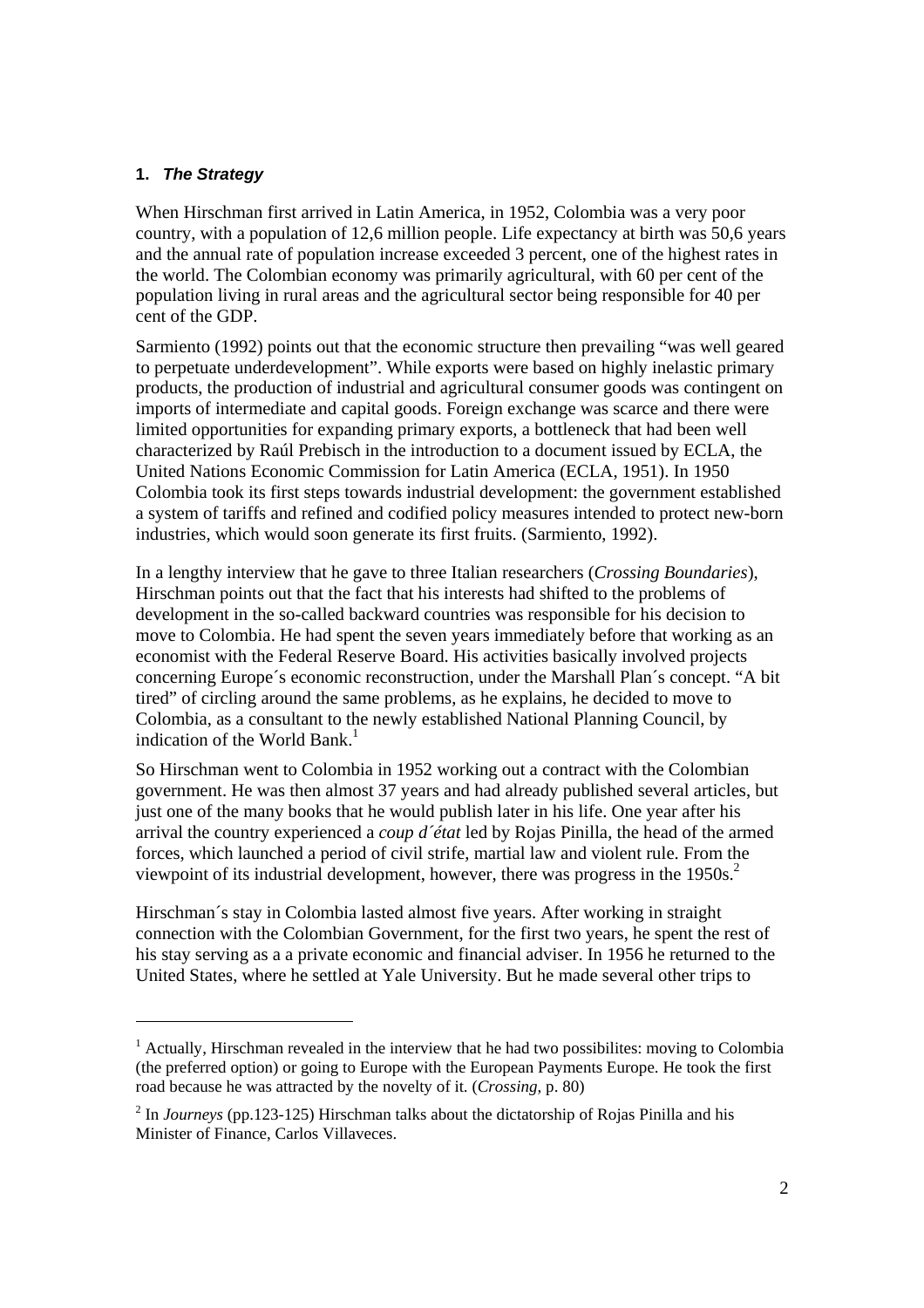Central and South America, to visit World Bank finance projects. The same interest in development economics took him to developing countries in Asia and Africa.

This was the overall scenario which inspired Hirschman to write the *The Strategy*, first published in 1958. The book builds on some basic processes making for economic progress in developing countries. It favors the establishment of industries with strong backward linkages, as a strategy to promote development. The unbalanced growth pattern resulting from the generalized adoption of this strategy -- which the author would later picture as a "remarkable social invention by means of which pluralist politics and the achievement of multiple social objectives can be reconciled" (*Dissenter´s*, p.109) - generated much controversy in the field of development economics. Nevertheless, a formalized version of the notion of linkages was assimilated by mainstream economics, in the form of development indices that identify key sectors in the economy. It became common knowledge among economists who concentrate their research efforts in development theory.<sup>3</sup>

From the viewpoint of this central thesis, the main chapter in *The Strategy* is chapter 4, where Hirschman puts forward the idea of an unbalanced development strategy. The chapter´s title ("Unbalanced growth: an espousal") explicitates this overall commitment to the idea of development as a "chain of disequilibria":

…our aim must be to **keep alive** rather than eliminate the disequilibria of which profits and losses are symptons in a competitive economy. If the economy is to be kept moving ahead, the task of development policy is to maintain tensions, disproportions, and disequilibria. That nightmare of equilibrium economics, the endlessly spinning cobweb, is the **kind** of mechanism we must assiduously look for as an invaluable help in the development process. (*The Strategy*, p.66)

This bold proposition emphasizes the disorderly nature of economic development. It challenges the generalizations and theoretical viewpoints that prevailed among economists dealing with development problems up to that point in time.<sup>4</sup> In the previous chapter ("Balanced growth: A critique") Hirschman had attacked the balanced growth thesis that was advocated by his forerunners in the field. He argued that problems of industrialization did not require a simultaneous solution, as claimed by economists such as Rosenstein-Rodan, Nurkse, Lewis and Scitovsky. Quite the opposite: new industrialization processes would allow for a number of sequential solutions which where essentially different from those followed by the older industrial countries. Instead of emphasizing the various obstacles to economic progress -- land tenure systems, family structure, administrative instability, lack of savings and so on --, Hirschman chose to put stress on the need for inducement mechanisms. In his view, the fundamental problem of development consisted in generating and channeling human energies into a desired direction. (*The Strategy*, p. 25)

 $3$  See Sonis et al (1995) for an application.

<sup>&</sup>lt;sup>4</sup> As the author would later admit in his career: "To write in praise of lack of balance is evidently a provocation for which a price must be paid." (*Dissenter´s*, p. 104)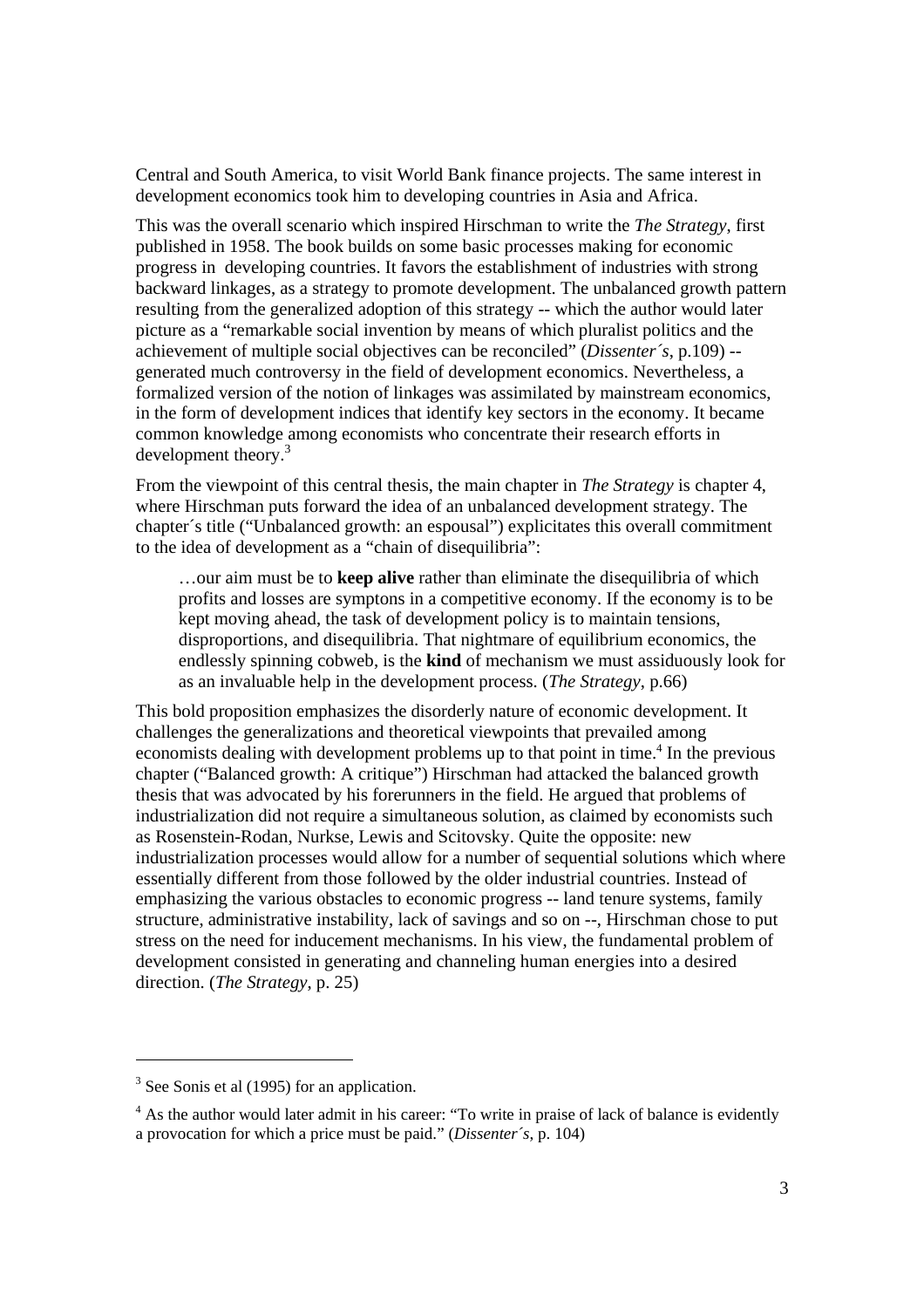In Hirschman´s conception, backward linkages corresponded to the stimuli going to sectors that supplied the inputs required by a particular activity, whereas forward linkages were the inducement to set up new activities utilizing the output of the proposed activity. The main source of development would be activities with high potential linkage effects, mainly backward ones.

The idea that industrial development should (and in fact would) proceed largely through backward linkages was quite revolutionary at the time: instead of doing things in the conventional way, industrial development would work its way from the "last touches" to intermediate and basic industry. Industrialization of certain leading sectors would pull along the rest of the economy. In this sense, it was not be feasible nor desirable to suppress the tensions and disequilibria created by the development process, since there was a "creative virtue" on them.

If disequilibrium is an intentional mechanism, how is balance to be restored? Hirschman pictures it as a result of pressures, incentives and compulsions. He suggests that the efficient path toward economic development is often found in circumstances where the country has to fin solution for bottlenecks and shortages of skills, facilities, services, and products.

Although Hirschman talks about both the pecuniary and the technological effects in linkages, he gives more attention to the first ones. Important backward linkages would operate through increases in profits to supplying industries as the demand for their products goes up. As for forward linkages, they would derive from cost reductions that would increase the achievable profits of potential users.

Whereas in Chapter 4 of the *The Strategy* Hirschman relies on theoretical considerations to support his main thesis, in Chapter 8 he takes in account empirical evidence about the industrialization process going on in Colombia. He suggests that less developed countries might have a comparative advantage in tasks such as running of airlines, rather than in tasks such as building and maintaining highways. Why would that be so? Because in the latter the compulsion to maintain is not strong – lack of maintenance leads to a slow deterioration in the quality and quantity of output or to temporary demages to a few machines, without immediate drastic consequences. In contrast, lack of maintenance in the airlines sector implies severe panalities, including the massive loss of life and property. The conclusion logically follows: contrarily to common sense, underdeveloped countries might achieve considerable success in ventures with a complicated technology. The maintenance habit can be acquired and then spread to the rest of the economy. (*The Strategy*, p. 142)

Hirschman then proceeds to a generalization: under certain circumstances, it could be rational for governments in underdeveloped countries to concentrate on "show-pieces", since, when undertaking the construction of a large hydroelectric station or of a steel mill, governments "simply cannot afford to let such ventures go wrong … it places itself under a far stronger compulsion to ´deliver´ than if it were to spend the same funds on a large number of small projects". (*The Strategy*, p.144) Due to their strong backward linkages, certain highly capital-intensive industries are particularly well suited for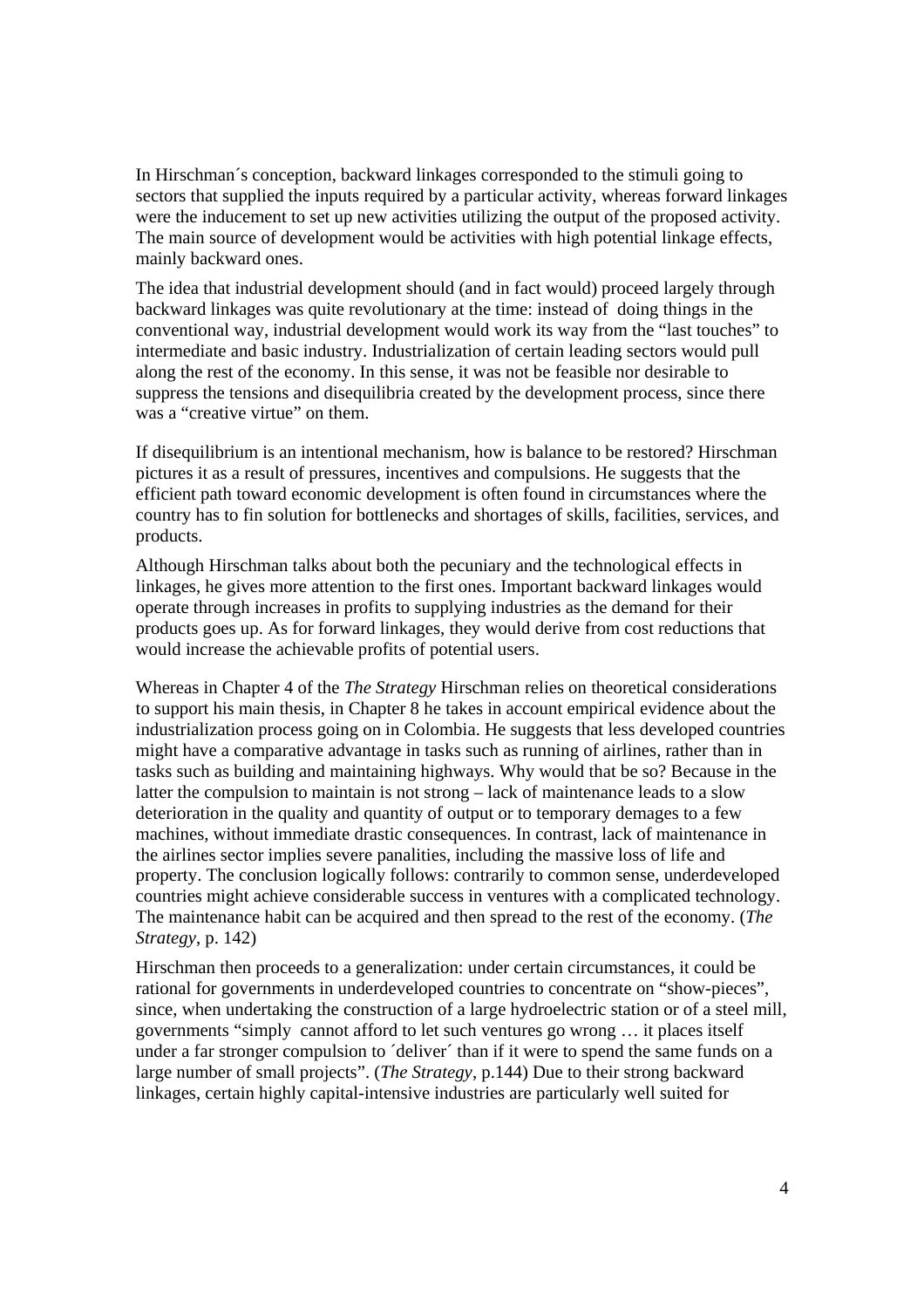underdeveloped countries. Those 'cart-before-the-horse' sequences would characterize the process of economic and social development of latecomers.

Syrquin (1992) points out that, although similar ideas can be found in authors such as Rostow, Gerschenkron, and Perroux, Hirschman was the sole economist to bring over the idea of linkages as a feature to guide a deliberate strategy of development. Linkages, claims Syrquin, connote interdependence. We can use the term to point to interrrelations in a general equilibrium system, where everything depends on everything, but also to denote a variety of multiplier effects, including spillover and other external effects. In the *Strategy*, the concept acquired a more specific and concrete meaning, standing for inducement mechanisms at work within the sector of directly productive activities.

Looking back at this thesis in *Propensity*, Hirschman claims that the core of his argument was making a case against "one thing at a time". Latecomers in the industrialization process should follow an original path, defined as an "unbalanced growth" sequence. Industrial development in less developed countries typically proceeded by means of backward linkages, which was the correct way to go, since sequential problem-solving involved the risk of getting stuck (an idea that he would come back to in *Bias*).

A similar idea is found in the jeopardy thesis, which Hirschman developed at a later stage, in *Rhetoric* and again in *Propensity*. Defenders of this thesis claim that a step forward might jeopardize an earlier progressive step that is to be valued more highly than the one under discussion. For Hirschman, the jeopardy thesis would be well applied to countries like England, with a whole history of gradual political and social change. However, it did not apply to countries that did not have that sort of gradual history of political and social reform. With intermediate and capital goods being available from abroad, the latecomers were able "to move leisurely, in accordance with the backward linkage dynamic, from the last stages of production to the earlier ones and on to the production of capital goods". (*Propensity*, p.73) This was not the case with pioneers, who were bound to produce concurrently all their industrial inputs including their own capital goods, "if only by artisan methods".

In the conclusion of *The Strategy*, Hirschman looks to his own argument "in perspective" (p.208), and makes some cautionary remarks about the bold theses that he had proposed in the previous chapters. He admits a certain uneasiness about the importance and creative virtue that was attributed to pressures, tensions, and disequilibrium. Likewise, he concedes that the response to such situations might at times be destructive, a danger that "we certainly would not want to disregard".  $(p.208)^5$  But this does not imply that such tensions were undesirable and should not occur (p. 209). In fact, underdeveloped countries were already operating under the grand tension that was triggered by "the universal desire for economic improvement oddly combined with many resistances to change". How could one make the most of this positive relation between development

<sup>&</sup>lt;sup>5</sup> In "The Political Economy of Import-Substituting Industrialization in Latin America", written 10 years later the Strategy and published in *Bias*, Hirschman recognizes the possibility of industrial development "getting stuck", turning to be incapable of further extension.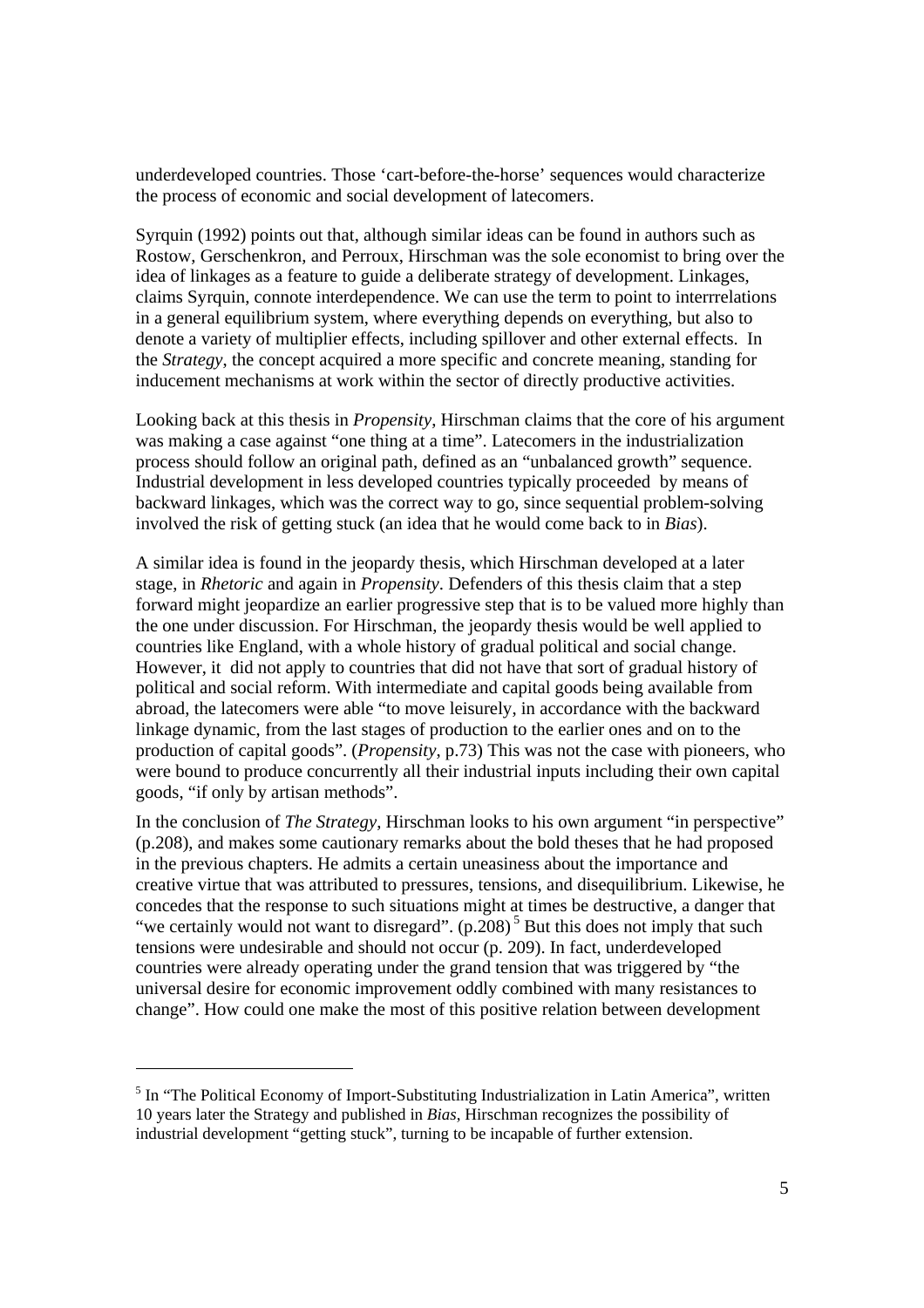and the tensions it creates? By means of extending technical assistance and policy advice to underdeveloped countries, answers the author.

In a paper published in 1962 with Charles E. Lindblom (reprinted in *Bias*), Hirschman presents a formalized version of the concept of linkages. The authors draw a simplified geometrical representation of balanced vs. unbalanced growth, based on a two sectors economy.<sup>6</sup> They proceed by mentioning other writers who developed a similar work, a group that includes, besides Lindblom himself, B. Klein and W. Mecklin.

Hirschman attributes the success of his concept of linkages to the fact that it was more operational and less fuzzy than the alternative concepts, as he writes in an essay reprinted in  $Essays$   $(p...)^7$  As national input-output tables rapidly accumulated, a substantial number of empirical estimates of backward and forward linkages began to be published, accompanied by methodological literature on the measurement of linkages. (Hirschman would return to this concept in 1977, adding several new linkages and further generalizing the concept.)

## **2.** *Journeys*

The second book in Hirschman´s trilogy, *Journeys Toward Progress*, published in 1963, deals with the political processes involved in the economic changes pictured in *The Strategy*. It was brought underway during the summer of 1960, when the author took an extended two-stages trip to Mexico, Colombia, Chile, Argentina and Brazil. He wanted to learn how public authorities in Latin America worked to solve their countries´s severe social problems. This endeavor resulted in a sucessfull attempt to grasp a Latin American peculiar way of handling policy problems, with its virtues and shortcomings.

As Heckscher points out in the introduction, while heading the XXth Century Fund, Hirschman realized the difficulties of generalizing about policy-making processes in Latin America, and proposed to the Fund a study "that would attempt to reach conclusions through painstaking observation of the sequence of policy-making around significant policy problems". *Journeys* is the fruit of this effort, defined by its author as "a hazardous expedition into the vast no man´s land stretching between economics and other social sciences such as political science, sociology, and history" (*Journeys*, p.ix)

The book begins by analysing three concrete cases: Brazil, Colombia and Chile. These three stories, told in Part I, are seen by Hirschman as constituting the essence of the book.

The author begins the book by criticizing sociologists like McClelland and Hagen who stressed the role of entrepreneurial decision-making in the take-off for development. He argues, instead, that decision-making plays a considerable role in **all** stages of development (p. 3, emphasis). He also questions the *laissez-faire* doctrine in economics, which assumes that public decision-making is in average of poorer quality than private decision-making. (p.5) His own interest in policy-making, he explains,

 $6$  This is a very peculiar article, where the two authors, Hirschman and Lindblom, explicitate the differences in their points of view.

<sup>&</sup>lt;sup>7</sup> Syrquin (1992), however, argues that this operationality was more illusory than real.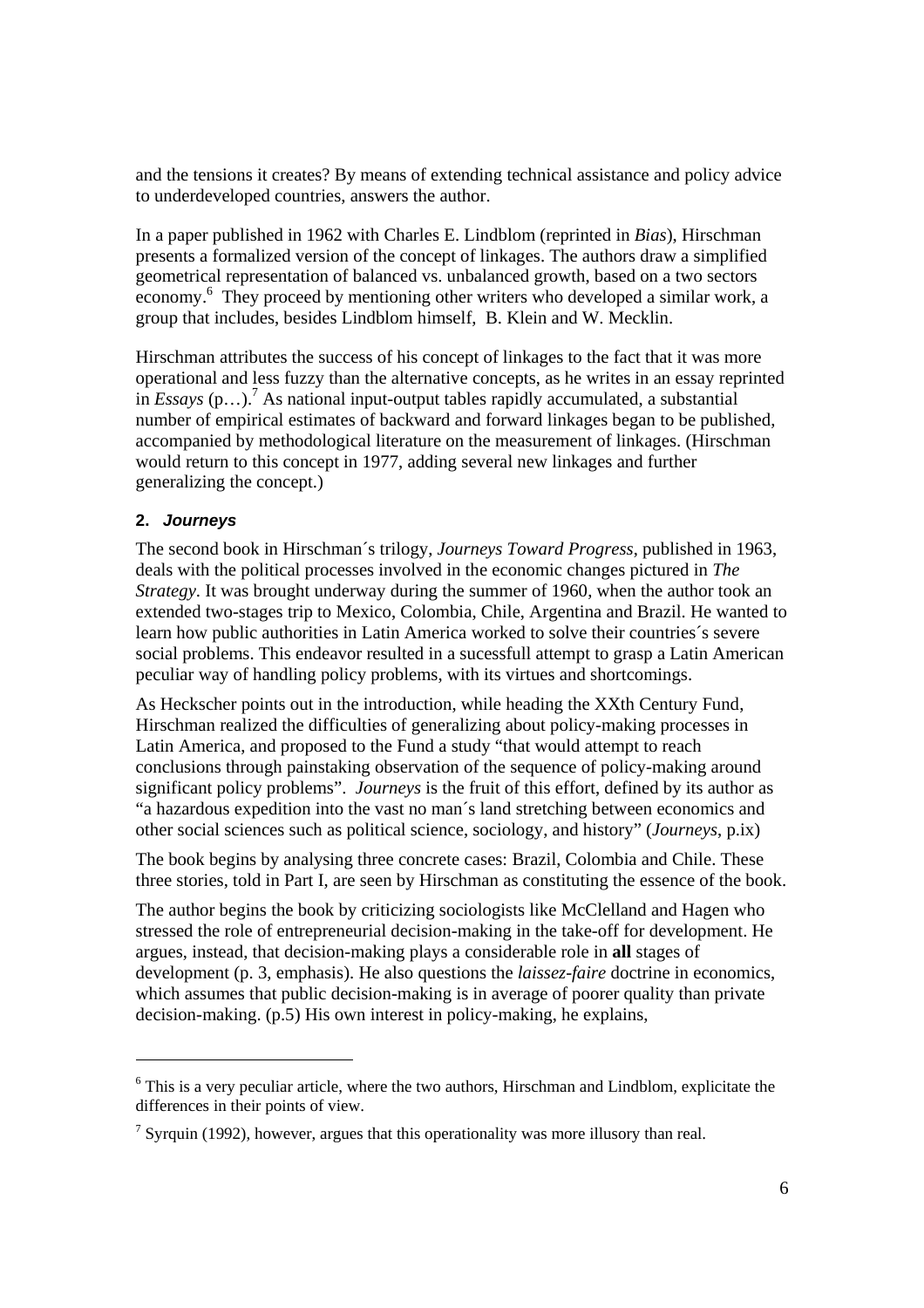goes considerably beyond the traditional concept of good government, which refers normally to the quality of public decision-making within a given social and institutional framework. Good government includes for us emphatically, if rather unusually, the ability to effect important changes or reforms in this framework itself. (*Journeys*, p. 6)

In Chapter 1 Hirschman describes the various steps and political discussions that led to the creation of the Superintendency for the Development of the Northeast (SUDENE), by the Brazilian president Juscelino Kubitschek, in 1959. He begins by characterizing Brazil's Northeast as a national problem area for the (then) last 80 years or so, periodically suffering from severe droughts, which affected a huge population, and with a very uneven land tenure system. He describes the creation of a new financial agency, the *Banco do Nordeste*, a regional banking institution, and mentions the important role played by the Brazilian economist Celso Furtado, who was appointed Superintendent of Sudene.<sup>8</sup>

Chapter 2 is devoted to land use and land reform in Colombia. After a thourough historical reconstruction, in which he challenges the dominant idea of the persistence of "feudal patterns" in Latin America, Hirschman proceeds to analyse the several laws that were issued by the Colombian authorities to reform the land tenure system. Those included Law 200 of 1936, followed in 1949 by the implementation of fiscal measures for bringing pressure on landowners to cultivate their holdings, and by the land reform established through the adoption of Law 135 in 1961, signed by President Alberto Lleras. An interesting section of the chapter foccuses the advantages and limitations of a foreign mission´s recommendations (*The Strategy*, p.117), a subject to which he would go back many times in *Journeys*.

Chapter 3 deals with the problem of inflation in Chile. Once again, the subject is introduced by a detailed historical reconstruction, beginning with in the 1830s and passing through Courcelle-Seneuil, the University of Chile´s first professor of economics. In 1860 Courcelle-Seneuil helped the government to produce a banking law which established the principle of free banking. The return to the gold standard in 1925 is defined as a significant episode in Chile´s recent history, marked by the the influence of the Kemmerer Mission, named after the North American professor who came to the country as a consultant to the government. Although the bills enacted in 1925 avoided some of the mistakes committed in the previous years, claims the author, they once more conveyed the risks associated with a strict application of imported doctrines in foreign countries. In his own words,

…the experience again left a most bitter taste. It displayed once more that propensity […] to take imported doctrines more seriously and to apply them more rigidly and dogmatically in a foreign country than in their country of origin." (*Journeys*, p.180)

Then came the "radical" years of 1939-1952, when inflation rates rose steadily at an average yearly rate of 18 per cent, reaching 70 per cent in 1954. Hirschman attributes the "prolonged complacency toward inflation" in Chile during this period to the atmosphere

 $\overline{\phantom{a}}$ 

<sup>&</sup>lt;sup>8</sup> Before that, Furtado had worked for the ECLA.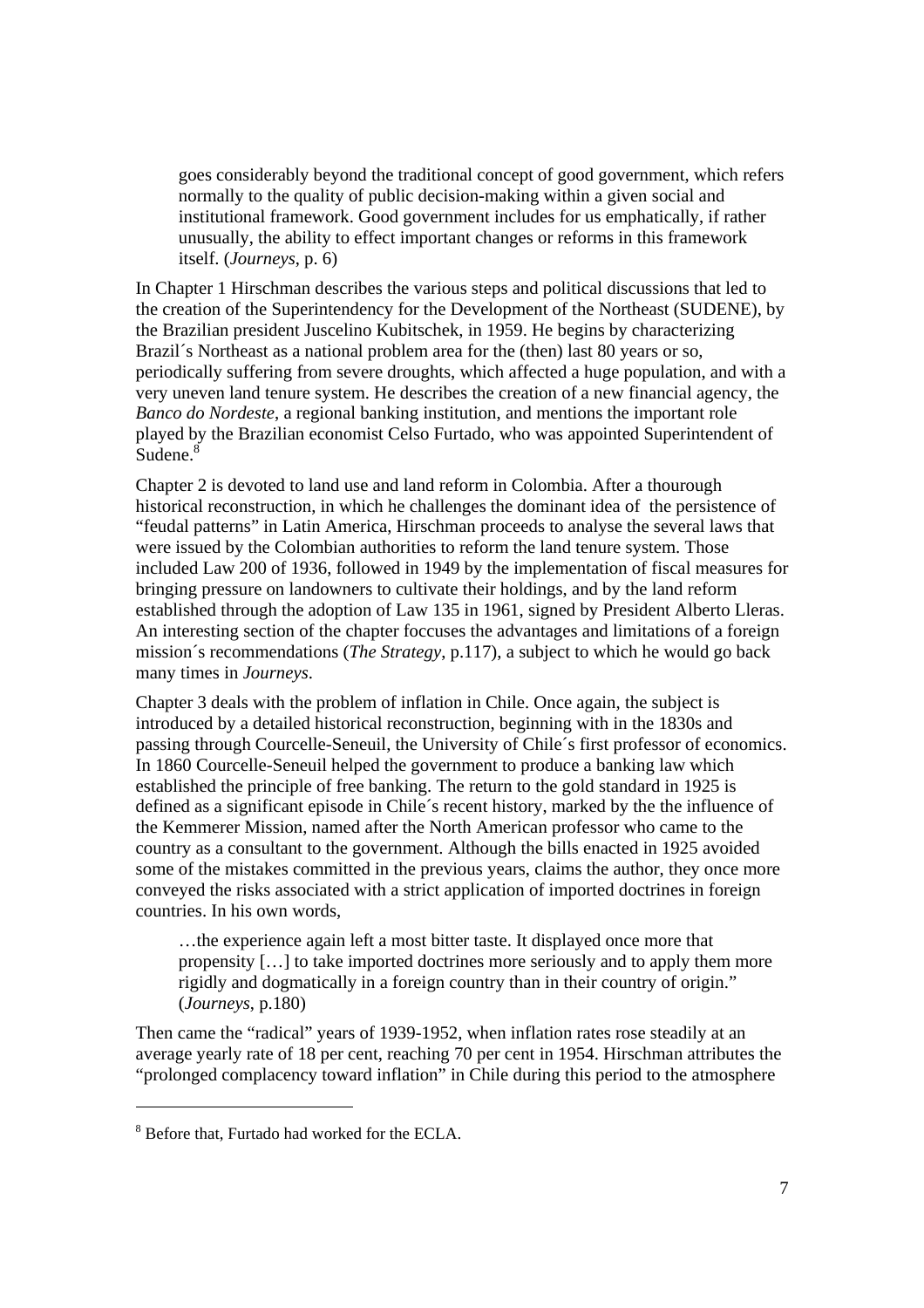of world-wide inflation prevailing during WWII and the immediate postwar years. Inflation was seen by the Central Bank´s authorities as the price to be paid for rapid economic expansion. Nevertheless, in 1949 the government addressed to the UN and subsequently to the IMF a request for a foreign advisory mission. The two missions came to Chile aproximately at the same time. Although there were prestigious economists in both teams, adds Hirschman, those missions "were condemned to futility from the start". (*Journeys*, p. 191)

In 1955-6 a new foreign mission came to help the monetary authorities to fight inflation: the Klein-Saks Mission. Hirschman reports that public order in Santiago was then constantly threatened by strikes and other public demonstrations, to a point where the army began to camp in the streets, trying to assure constitutional order. The Ibañez government then decided to contract a consulting firm (Klein & Saks) headed in Washington, who had previously worked in Peru.

Discussing the effectiveness of the recommendations set up by this new mission, Hirschman concludes that its technical contribution was minimal, since it relied on existing plans and ideas.<sup>9</sup> However, replicating what happened in the Kemmerer case, the role of this mission was important in cementing a new political coalition. At this point, Hirschman concludes that

The mission appears in this context essentially as a device permitting the contending groups to evade once again their responsibility to hammer out a workable compromise in face-to-face discussions. (*Journeys*, p. 209)

Hirschman then proceeds to discuss the tenets and main propositions of the so-called structuralist school of inflation, an original doctrine elaborated by Latin American economists. Instead of seing inflation as the fundamental evil of the Chilean society to inflation, as was the case with other currents of thought, structuralists argued that the search for general causes underlying inflation problems may help society to fight these various problems. In order to eliminate inflation, basic structural reforms in the economy were necessary.

After this long review of the economic history of Brazil, Colombia and Chile, Hirschman devotes Chapter 4 to the following question: is there a Latin American style of problemsolving and policy-making? To answer this question, he introduces on p. 238 a French expression which would turn out to be central in his thinking: *la rage de vouloir conclure* (the anger of wanting to conclude). By using this expression he intends to characterize the problem-solving style of latecomers. No doubt, this characterization is highly contextual: pressing social problems such as the ones expressed by Colombian *campesinos*, the hungry *Nordestinos* in Brazil and the Chilean workers demanded quick answers from the policy-makers, who needed to address their actions, at first, merely to pacify the protests. This would often lead them to jump to a ready-made solution, since

<sup>9</sup> Hirschman goes back to the "visiting-economist syndrome" in *Dissenters* (p. 93), defining it as "the habit of issuing peremptory advice and prescritption by calling on universally valid economic principles and remedies (…) after a strictly minimal acquaintance with the ´patient´". I will go back to this point in the conclusion.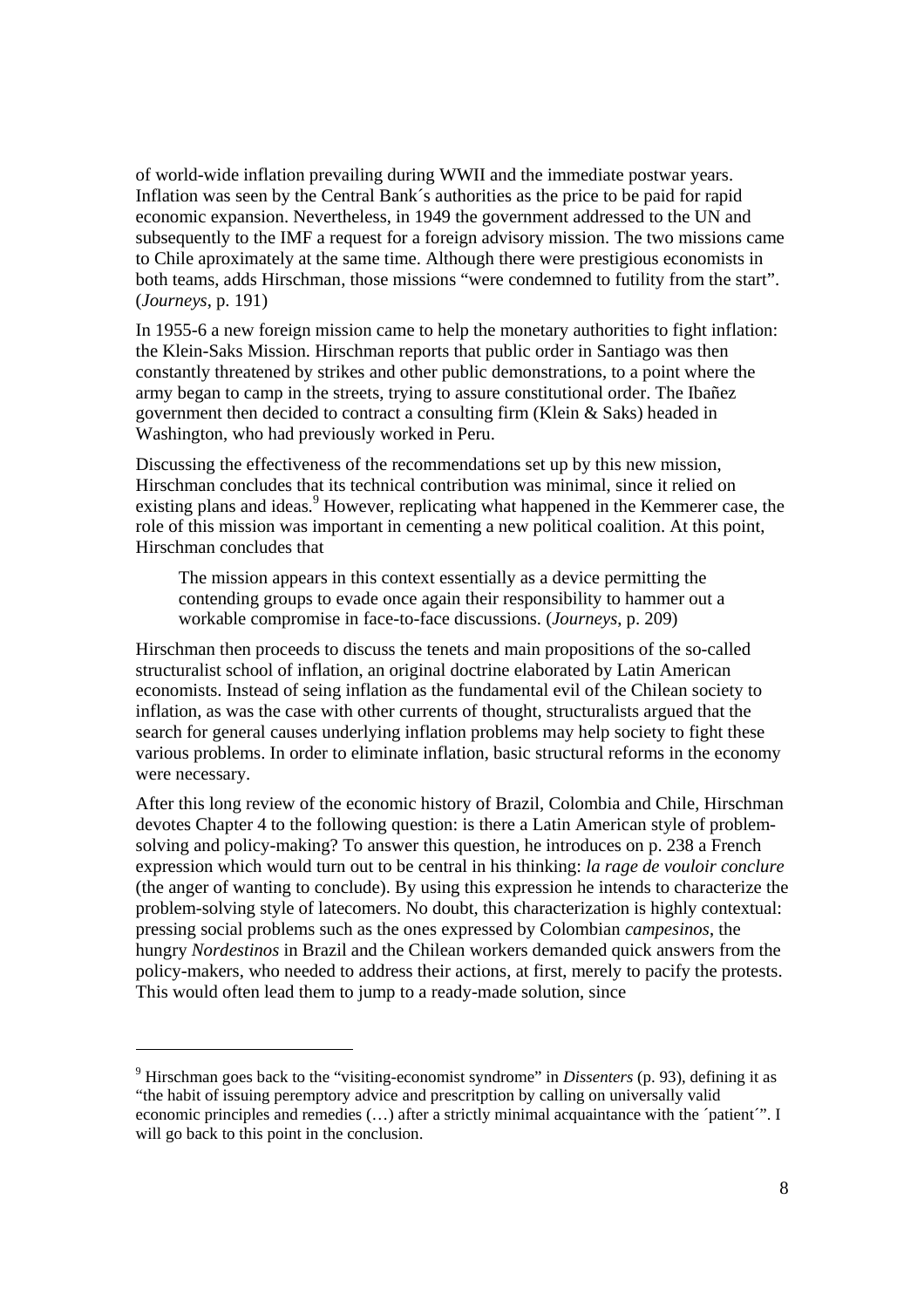Urged on by pressing problems and by the desire to catch up, and liberally supplied with recipes communicated to them by the advanced countries of both East and West, their policy-makers are only too ready to believe that they have achieved full understanding and to act on the basis of this belief. (*Journeys*, p. 240)

At this point Hirschman goes back to a subject about which he had already talked in *The Strategy*, which concerns the special problems of latecomers in the industrialization process. All they can do, he had argued in *The Strategy*, is to follow a trail that others opened a long time ago. However, by assuming this derived type of development, they might face additional obstacles of a psychological nature, which involve "a vague resentment against the new ways, a secret hope that the equipment/ methods will not work out in our millieu." (*The Strategy* p.139)

This ambivalent atitude is further discussed in *Journeys*, where Hirschman coins a significative expression to picture it: "failure complex" (p.240). From the *rage de vouloir conclure* he moves to this second expression, which denotes what he considered to be a "self-deprecatory style of policy-making" observed among Latin American politicians. In a nutshell, failure complex – *fracasomania*, as he calls it in an article published in 1968 and reprinted in *Bias* – refers to the tendency to consider problems as either wholly unsolved or as totally solved. Driven by a compulsive desire to solve all problems as rapidly as possible (*la rage*…), policy-makers are bound to search for a "fundamental" solution, for which they count on foreign counselling.  $^{10}$  The often excessive enthusiasm with which foreign missions and experts are greeted at their arrival in a Latin American country<sup>11</sup> would be part of this ambivalent pattern. There was no rejection, but, instead, an attitude of acceptance qualified by (unconscious) sabotage.

The three stories told in *Journeys* have some examples of this collective psychological trait, as Hirschman would later explain in more details. The agrarian reform promoted by the Colombian government in the 1930s did induce changes in a desirable direction, but it was always interpreted as a complete failure. In Brazil´s Northeast some public initiatives to fight the repeated drought problem were seen as totally inefficient, although they were rather successful. (*Crossing*, p.100)

Against this search for the all-encompassing solution to problems of development Hirschman argues in favor on emphasizing incremental gains and a problem-solving strategy. As Coser (1984, p. 166) points out, the author sees development as the creation of institutional means to bring potential resources to life. There is no predetermined royal road to this end; everything depends on creative solutions applied to concrete circumstances.

 $10$  It is interesting to point that the fact that Hirschman called his new book on development economics "A Bias for Hope" clearly reveals his intention to counteract this *fracasomania*.

 $11$  Hirschman states that although the concept occurred as a result of his experience with policy making in Latin America, it also reflects his Italian experience. (*Crossing*, p. 100)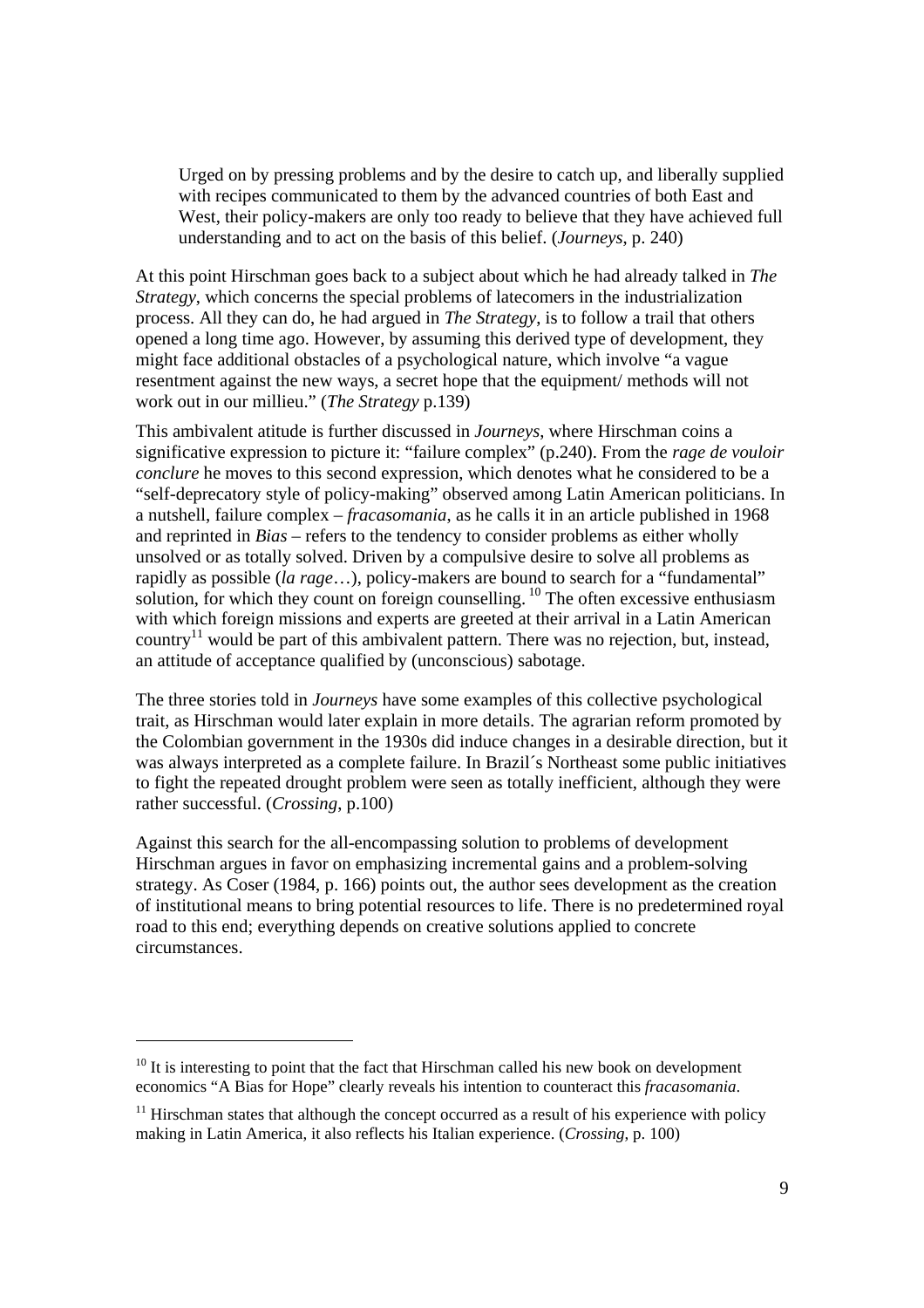### **3.** *Development Projects*

The book *Development Projects Observed*, published in 1967, concentrates in the analysis of the microeconomic aspects of development, such as the construction and maintenance of highways, eletric power stations and irrigation schemes. The empirical material in the book concerns 11 World Bank´s projects that were then scattered around the world, comprising irrigation projects in southern Italy, Peru and Thailand, telecommunications in Ethiopia, railways in Nigeria, a pulp and paper industry in Pakistan etc. In beginning of the book Hirschman explains that he made an effort to look "beyond technology", emphasizing, rather, the social and cultural environment where development projets are embedded.

A major chapter, entitled "Latitudes and Disciplines" (Chapter 3), deals with a large variety of pressures for performance stemming from various characteristics of the projet: spatial or locational latitude, temporal discipline in construction, tolerance for corruption, latitude in substituting quantity for quality, private for public outlays and so on. The conception of latitude originates from the empirical observations contained in Chapter 8 of *The Strategy*, about the superior performance of latecomers in the maintenance of airplanes as compared to highways. From this empirical evidence Hirschman concluded that a certain type of capital-intensive, advanced technology could be more appropriate to a country with little industrial tradition than the labor-intensive technology.

In *Development Projects* (p. 86) Hirschman defines latitude as the characteristic of a project or task that permits the planner and operator to mold it, or to let it slip, in one specific direction, regardless of outside occurrences. His main argument has to do with the greater or smaller latitude in standards of performance prevailing in a given industrial activity. When this latitude is narrow (which implies a low tolerance for poor performance) the corresponding task has to be performed in a clearly defined right manner, otherwise it cannot be performed at all or is exposed to a considerable level of risk. Airplanes, for example, involve a high probability of crash, with dramatic consequences. The same does not apply to highways, where performance standards and risks involved are much lower.

All the above mentioned categories proved quite useful in understanding the specific difficulties and achievements in the different projects visited by Hirschman. As he sophisticates his conception of latitude, he gains a better understanding of it and, at the same time, a more qualified position: lack of latitude, he claims, has the advantage of determinateness, of preventing mere slippage, accelerating decision making processes and providing project managers with firm discipline and guideposts for action. While in some situations the presence of latitude was useful in fostering the adaptation of imported models of economic behavior to local conditions and requirements. (*Development Projects*, p.127), in others, lack of latitude favored changes that take place discontinuously, involving new values and types of behavior. (*Development Projects*, p.139)

Hirschman´s experience with World Bank´s projects led him to distinguish two types of decision: i) to accept some "status quo traits" of the environment as temporarily unchangeable characteristics and ii) to consider certain other traits as subject and ready for the kind of changes that are necessary for the project to be successful. (*Development*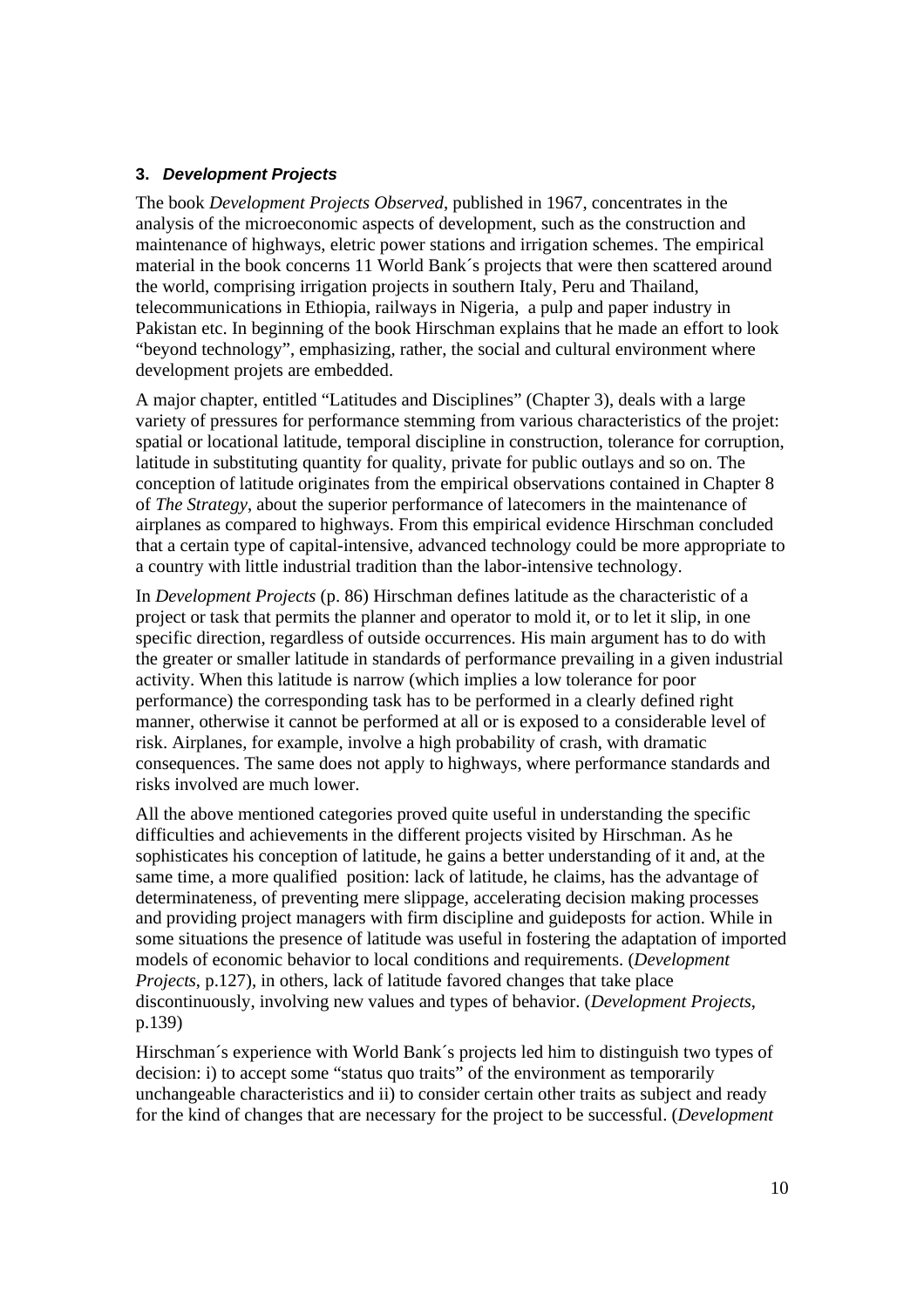*Projects*, p. 131) Through an analogy with price theory, he calls the first decision "traittaking" and the second one "trait-making". The failure of railroad project in Nigeria, he concludes, was due to a large amount of trait-making required for its success, as compared to highway transportation, which was not nearly as demanding.

In this connection, another central concept in *Development Projects* is the so-called principle of the *hiding hand*, a metaphor to which Hirschman would return in his later writings. At first sight, it's ancestor is Adam Smith's invisible hand; however, Hirschman claims that it is the Weberian concept of unintendent consequences of human action. By employing this metaphor the author explores one of his dearest ideas, which is the search for possible hidden rationalities.

How does the hiding hand work in concrete situations? Development projects are subject to two kinds of potential developments: unsuspected threats, on the one hand; and unexpected remedial actions that can be taken whenever the former become real, on the other. Project planners may ignore or underestimate the extent of trait-making that a given project requires; $^{12}$  should they have complete information about the difficulties involved in its implementation, they might have decided to abandomn it; in so doing, however, they would never reach the alternative solutions that might later turn out to be the true handicap of their project. In a pasture improvement project in Uruguay, for example, technical change required a lot of social, institutional and attitudinal transformation. The landowners did not realize that, and decided to adopt the new techniques just because they looked financially attractive and socially prestigeous. Once they adopted them, however, they realized that they were compelled to make substantial changes in their way of life, and the hiding hand acted to accommodate those changes.

## **4. From a methodological point of view**

After reviewing the basic content of the trilogy that Albert Hirschman wrote by inspiration of his Latin American professional experience, I will dedicate this concluding section to comment on a few methodological aspects of the author´s approach, which can be found in the three books that are here analysed and tend to persist in his later writings.

The first characteristic - perhaps the most important one, for a paper to be presented at the ECHE 2004 - is a deliberate attempt to trespass disciplinary boundaries. In this respect *Journeys* is an emblematic piece, where Hirschman expressely reveals his disposition to explore the political aspects of development. This was not the first time that he crossed the frontier between economics and political science, $^{13}$  and he continued to do so throughout his career. In the trilogy and elsewhere in his writings, Hirschman is a political economist in the broader sense of the term.

Still another example is the link that can be established between *Development Projects* and one of Hirschman´s best known books, *Exit*, published more than a decade later. (Hirschman 1970) As the author later realized, there is a deep affinity between the

 $12$  This anticipates the concept of cognitive dissonance, which would later turn to be popular among economists.

<sup>13</sup> See, for example, his *National Power ant the Structure of Foreign Trade*, published in 1945.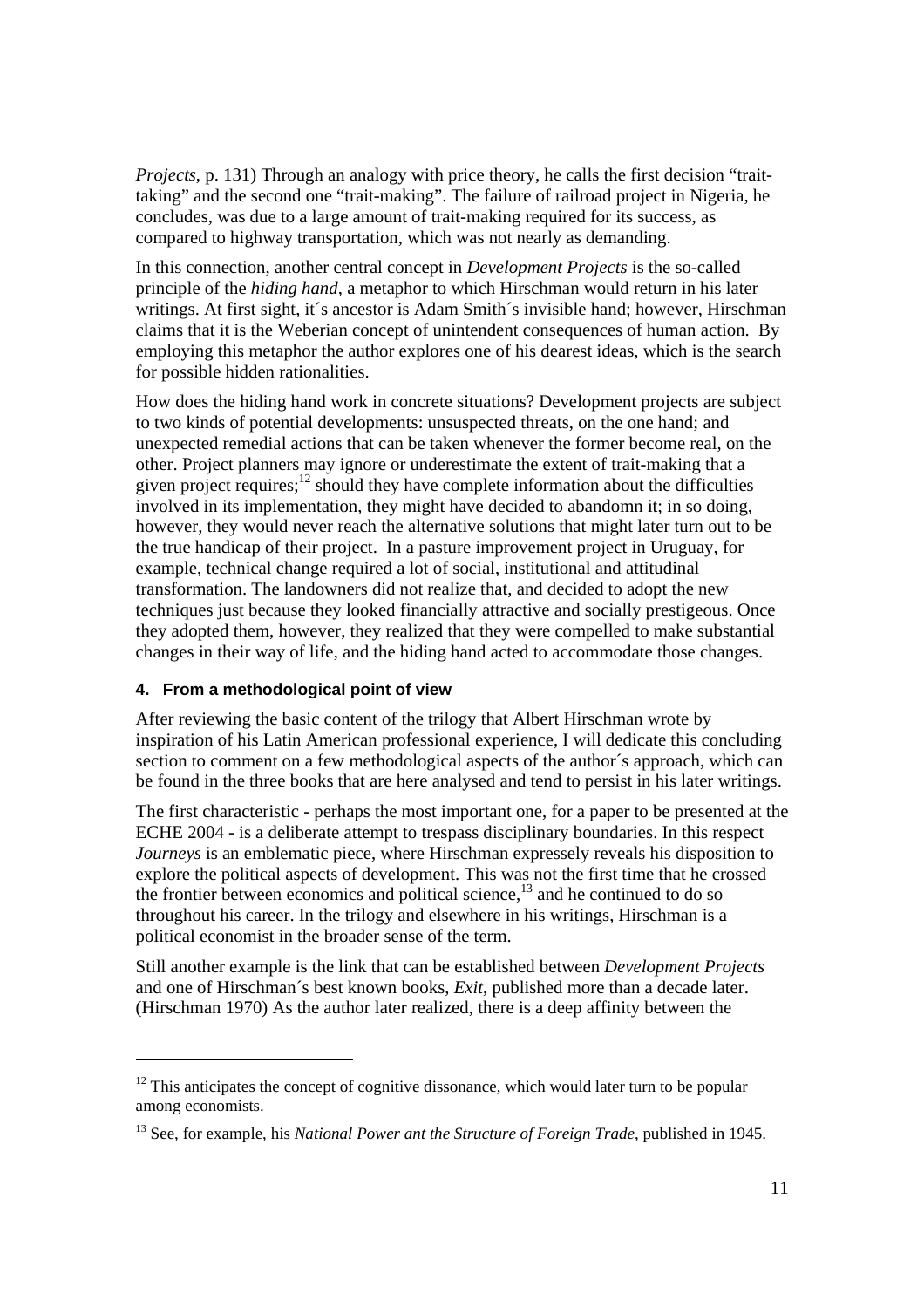concept of latitude, to which the reader is introduced in the former, and the concept of voice, discussed in the latter. (Hirschman 1984, p. 100) As said before, a narrow latitude in standards of performance prevailing in a particular economic activity can be rational for underdeveloped countries, rendering their management efficient, since a poor performance in those narrow latitude activities tends to originate strong public concern and protests. Here lies the connection with the concept of voice, which stands for political action. By means of this second concept Hirschman stresses the significant role that political action plays in many economic processes. Voice is not a substitute for the market, nor an obstacle to its functioning; it is a second generally available mechanism that social actors consider in their choices. Therefore, economists concerned with development issues should focus the general context in which economic decisions are made.

This tendency to trespass disciplinary boundaries is not an occasional characteristic of Hirschman´s writings, neither does it involve only the border line between economics and political science. Rather, it seems to be a conscious *parti-pris*, by means of which the author finds help in analytical tools borrowed from political science, but also from human sciences such as psychology and philosophy, and, more generally, from disciplines such as linguistics. 14 For Meldolesi (1995, p. 57), *The Strategy* is already the result of a crossfertilization of continents, cultures, and disciplines:

*The Strategy* grew out of work in the field and was the result of a cross-fertilization of experiences, disciplines, and cultures during the course of a complex itinerary across three continents.

In Hirschman´s work, trespassing the frontiers between disciplines seems to be homologous to trespassing geographical frontiers, cultures, and life experiences. The acquaintance with all those domains might explain the originality of his approach to economic problems. The habit of crossing boundaries seems to have opened his perception to hypotheses beyond mere economics, thus developing his sensibility toward concepts that are now common knowledge among specialists, such as bounded rationality, cognitive dissonance, transaction costs, market failure, etc. In his effort to redefine the scope of Political Economy, Hirschman favored a more complex and profound account of his subject matter, which is at the same time a symptom and a cause of this positive attitude towards multidisciplinary research.

In *Bias for Hope*, where he once more explores the political dimensions of economic phenomena, Hirschman (1971, p.1) claims that this tendency to trespass disciplinary boundaries comes "almost naturally" in connection with any problem that he happens to be attacking. Although this broad outlook was not unusual among economists at the time he wrote his trilogy, it seems to be more intense in his particular case. (I venture to say that this sort of "*non challance*" toward disciplinary boundaries is responsible for the cohesive character that his writings acquired throughout his career.)

The other comments that I want to make in this conclusion have to do with two other methodological aspects, closely connected to a "trespassing" attitude. They consist in a

 $14$  I plan to devote a second article to another example of this "trespassing atitude" where psychoanalysis comes in, which involves the concept of *fracasomania*.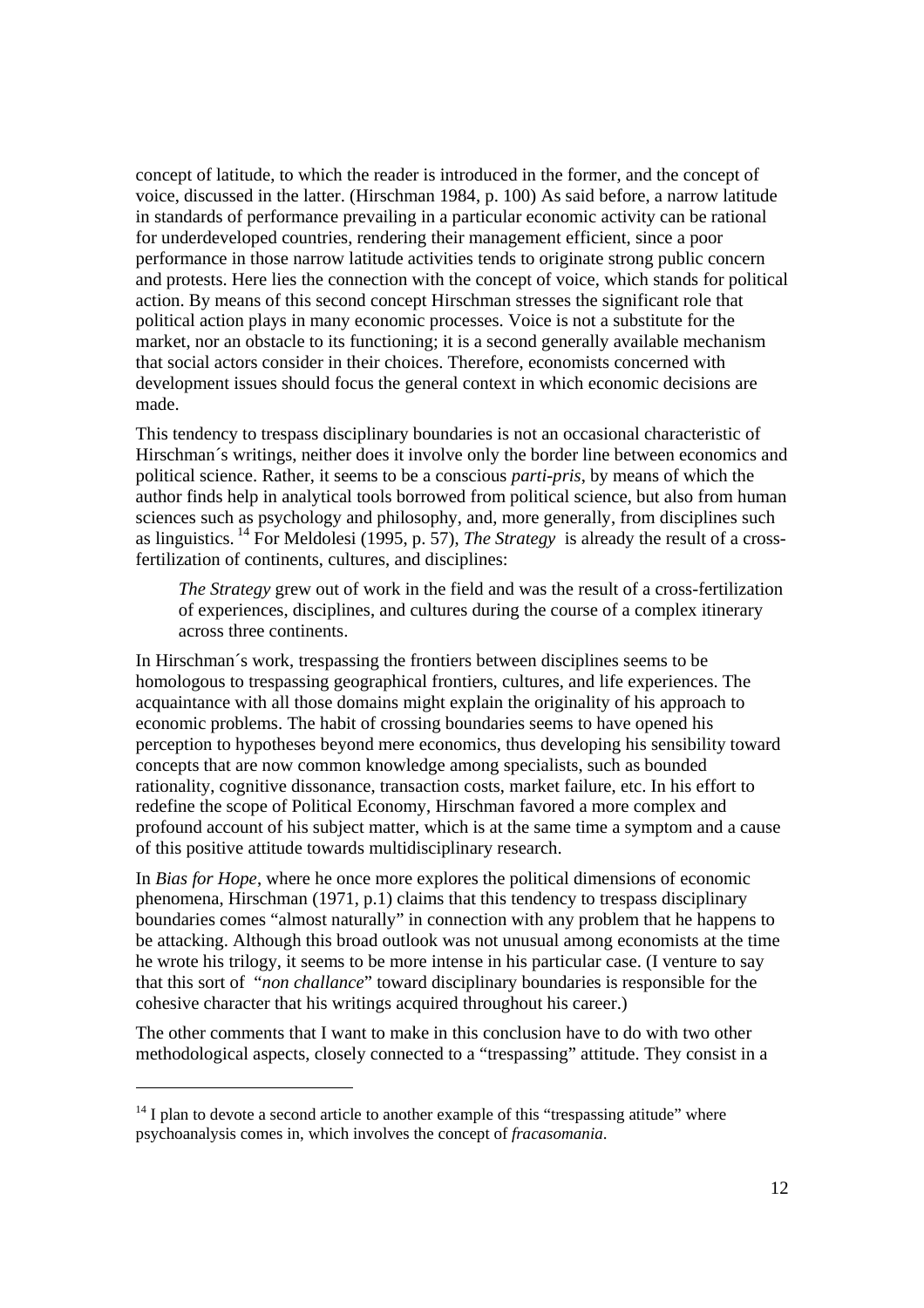straight connection between theoretical work and policy recommendations, on the one hand, and a thorough concern with empirical research, on the other.

As said before, Hirschman decided to move to Latin America with the goal of studying the problem of development in backward countries. (*Crossing* p. 80) It was not a a purely intellectual mission.He wanted to study the causes of underdevelopment and how largescale reform policies could be carried out to provide a solution. This suggests that, from the very beginning, there was a mixture of positive and normative elements in Hirschman´s work. Concern with political relevance led him to work on two simultaneous fronts: a theoretical one, which implied building a theory to explain underdevelopment, and a pratical one, which involved discussing a set of policy recommendations to cope with it.

The third methodological feature that its worth stressing in this paper is that, unlike many economists, Hirschman does not endorse the idea that the basic job of a social scientist is to discover and stress regularities, stable relationships, uniform sequences etc.. Alejandro (1984) points out that Hirschman has been a rebel against the simplifications, banalities, and limitations of practical ortodoxy and heterodoxy, and he did so by learning from his empirical work. He did not manipulate a large mass of statistical data and submitted them to sophisticated econometric techniques, as a contemporary fellow would do. He basically relied on direct observation (visiting the projects, listening to the people, meeting with government officials and so on) and on the historical reconstitution of relevant institutions (agrarian laws in Colombia, a regional bank in Brazil and so many others).

Albert Hirschman realized that certain structural characteristics of underdeveloped economies made orthodox analysis inapplicable and misleading. He wanted "to underline the multiplicity and creative disorder of the human adventure, to bring out the uniqueness of a certain occurrence, and to perceive and entirely new way of turning a historical corner", and his biography is emblematic of this attitude: not only he decided to live in a very poor continent such as Latin America was in the 1950s, he also bothered to learn the language and to visit the countryside, interacting with Latin American politicians, intellectuals, workers and other social groups. Of course, he went to Latin America with some prior theoretical conceptions after all, but he was ready to abdicate of them if empirical investigation proved them wrong. When he arrived in Colombia, he was determined "to understand better their [the Colombians´s] patterns of action, rather than assume from the outset that they could only be ´developed´ by importing a set of techniques they knew nothing about". (*Dissenters*, p. 91)

This points to a very interesting idea that Hirschman began to conceive in *The Strategy* and further developped in other writings, what he would later call "the visiting-economist syndrome". Specialists´s missions that were sent to underdeveloped countries with the aim of giving them technical assistance often fell on this syndrome. In a nutshell, it consisted on issuing policy recommendations without a close examination of the empirical conditions prevailing in the region. In *Dissenter´s*, Hirschman (1984) uses irony to tell the reader that when he went to Colombia the World Bank expected him (as was the case with all its foreign experts) to rapidly formulate some ambitious plan for economic development, employing the ready-made techniques that he had learned: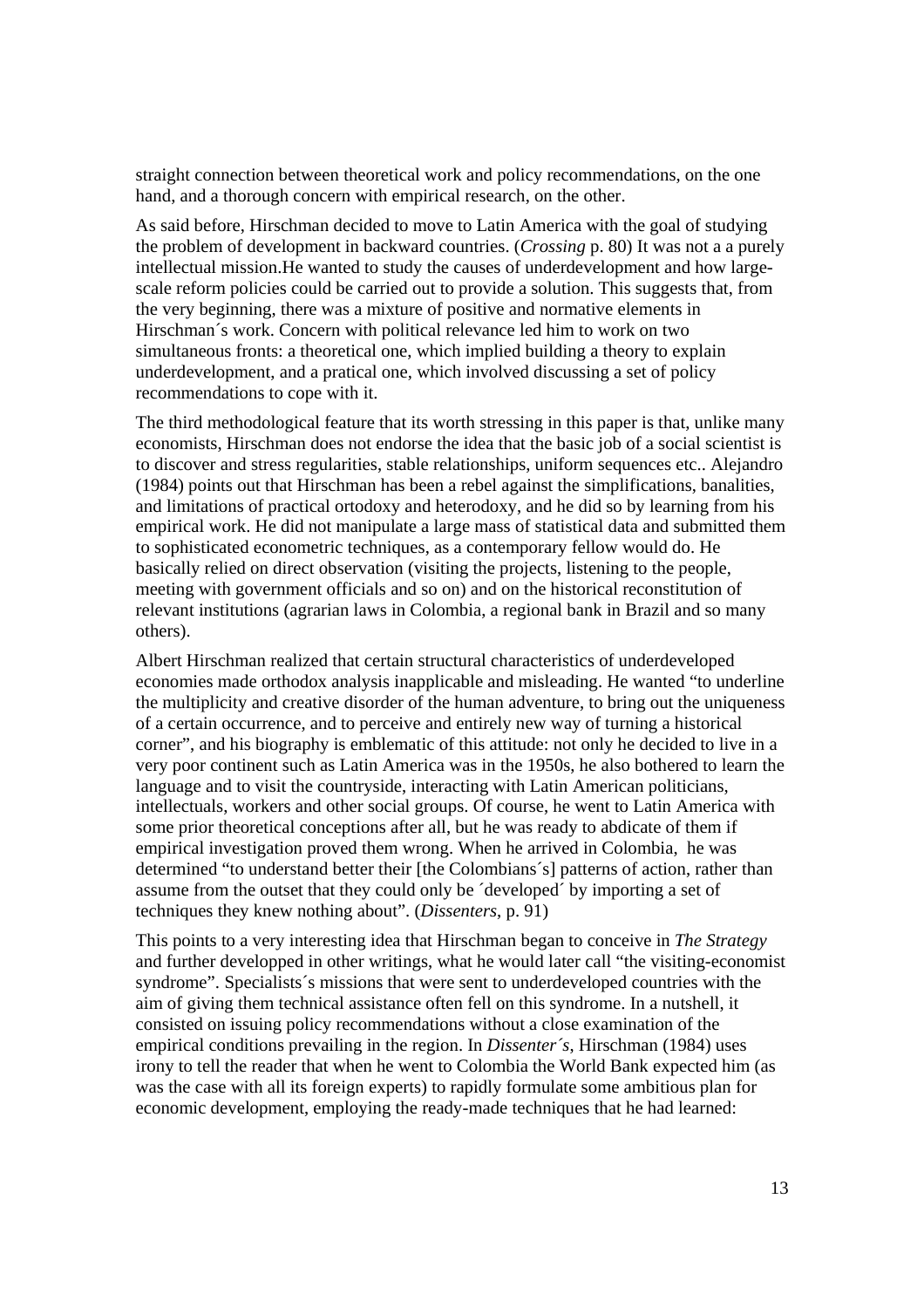All of this was alleged to be quite simple for experts mastering the new programming technique: apparently there now existed adequate knowledge, even witout close study of local surroundings, of the likely ranges of savings and capitaloutput ratios, and those estimates, joined to the country´s latest national income and balance of payments accounts, would yield all the key figures needed. (Hirschman 1984, p. 90)

Reacting to this posture, Hirschman questioned the automatic application of orthodox remedies to the problems of underdevelopment. In his opinion, instead of relying on general principles and abstract prescriptions, the foreign adviser should carry "an empirical lantern" and make "a visit with the patient" before being able to diagnose what was wrong with him. (Hirschman 1998, p. 88) This general attitude involved regular conversations with Latin American policymakers and entrepreneurs, so that foreign specialists could acquire a perception about the way investment decisions were taken. In other words, the foreign adviser should begin his work by engaging on a thorough empirical research of his "cases", in order to grasp their peculiarities and unusual aspects.

This means that Hirschman did not abdicate the pretense of building an universal theory, but argued, instead, that a theory in the social sciences cannot acquire an universal scope without paying due respect to the historical, geographical and institutional diversity of its subject matter. At a later point in his career, the author realized that there was a type of "unexpected consequence" effect in his own process of theory building: he had the intention of building a theory specially suited to the underdeveloped countries and ended up by finding a valid approach for understanding change and growth in other developing and advanced countries as well. As pointed out by Meldolesi (1995, p. 161) his move from *Development Projects* to *Exit* was equivalent to a dislocation from backward to advanced countries. But Hirschman´s intellectual career would later be consciously pursued in both directions. Looking for the specific, he went full circle and met the universal, as he says in the quotation below, with which I close this paper:

It appears, therefore, that the very characteristics on which I had sought to build an economics specially attuned to the underdeveloped countries have a far wider, perhaps even a universal, range and that they define, not a special strategy for the development for a well-defined group of countries, but a much more generally valid approach to the understanding of change and growth. In other words, **I set out to learn about others, and in the end learned about ourselves**. (Hirschman 1984, p. 95 – emphasis added)

#### **References**

Coser 1984. Lewis Coser, *Refugee Scholars in America*. New Haven: Yale University Press.

Dias Alejandro, 1984. Carlos F. Diaz Alejandro, Comment. in G. M. Meier and D. Seers (ed), *Pioneers in Development*, Oxford University Press.

Hirschman, 1958. Albert O. Hirschman, *The Strategy of Economic Development.* Yale University Press.